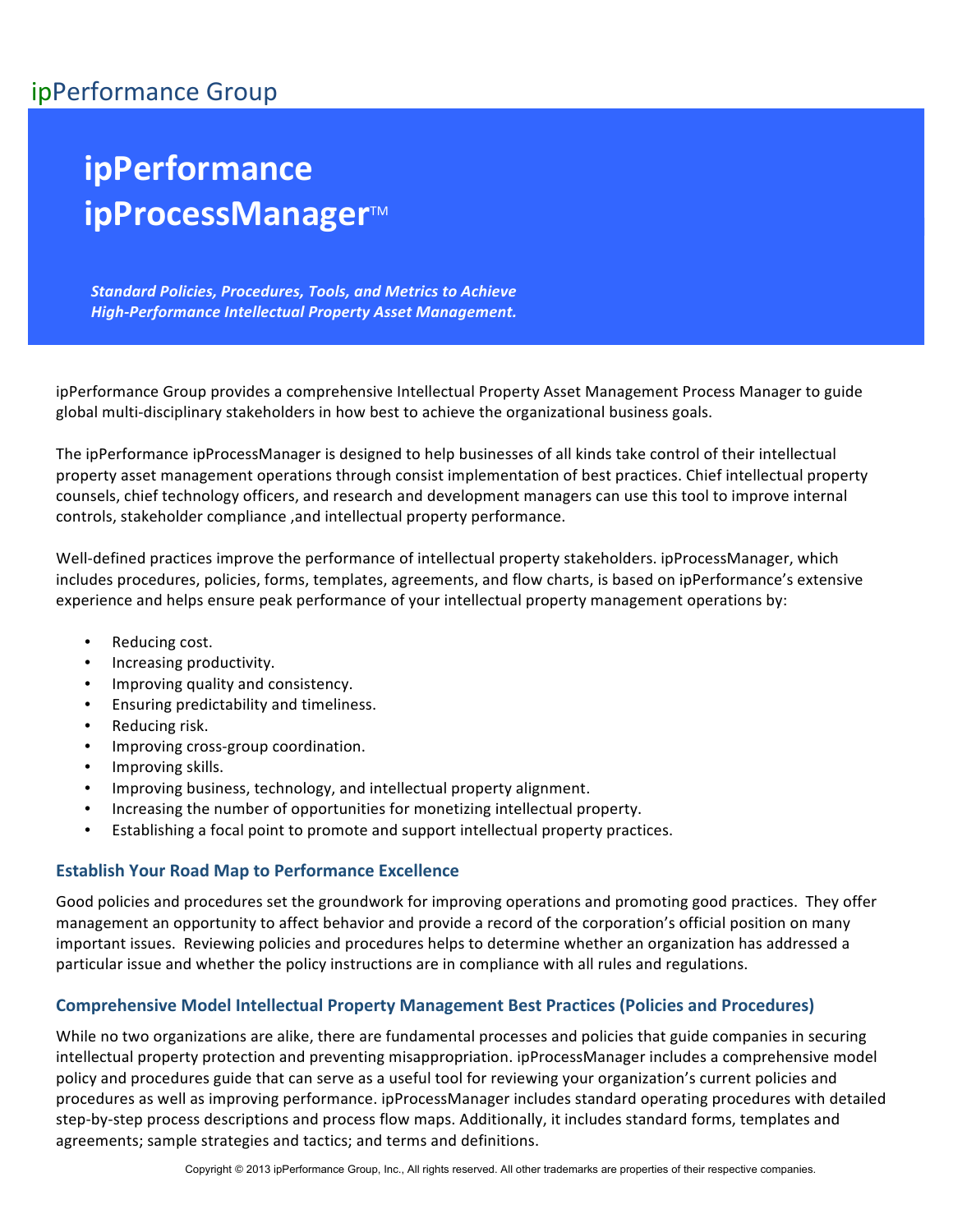### **Save Time Writing Policies and Procedures for Corporate Intellectual Property Governance**

Take advantage of prewritten and tested intellectual property policies and procedures to quickly develop an intellectual property control system to improve your intellectual property processes and drive your intellectual property performance upward. The ipProcessManager can save you hundreds of hours in researching, compiling, and writing policies and procedures for appropriate corporate intellectual property governance.

#### **Strengthen Intellectual Property Program and Improve your Processes**

With the growing recognition of intellectual property importance, putting an internal control system in place can also promote continuous improvement by clarifying policies and procedures, setting objectives, measuring performance, and adjusting to achieve stated goals.

#### **Expert Support**

ipPerformance provides expert support that will assist your organization to configure and adapt ipProcessManager to fit your needs and requirements. We have a team that has experience with world-class, intellectual property-driven companies. 

#### **Well-Defined Intellectual Property Policies and Procedures**

Research shows that a majority of businesses do not create intellectual property plans aligned to business strategy, do not actively manage their intellectual property portfolio, and do not maximize the value of intellectual property to gain competitive advantages. The ipProcessManager applies ipPerformance experience in business and process improvement tools to the important area of intellectual property asset management.

ipProcessManager includes 30 **intellectual property procedures**, with corresponding policies, flow charts, and **intellectual property templates and forms**, divided into ten major topics:

- Invention disclosure and review
- **Strategy**
- Portfolio management and classification
- Competitive assessment
- Investment decisions
- Area patent filing
- Intellectual asset management teams
- Agreements and approvals
- Technology release
- Unsolicited ideas
- Inventor reward and recognition

#### **Online, Maintained, and Accessible**

ipProcessManager Online can simplify your policy and procedure management by providing an easy online interface to manage, control, and share your important policies, procedures, and forms. It's a Software-as-a-Service (SaaS) solution, so there is nothing to install or maintain. Focus on what is important to you—ensuring that your policies, procedures, and forms are up-to-date, used as intended, and provide the governance that your organization requires. Support for Microsoft SharePoint<sup>™</sup> is available. Other support tools include our training and eLearning curriculum of intellectual property courses, valuation tools, benchmark information, and strategy development workshop.

Use the ipProcessManager to fulfill your intellectual property asset management governance requirements by establishing intellectual property management controls and, at the same time, strengthen and improve your intellectual property processes for enhanced performance.